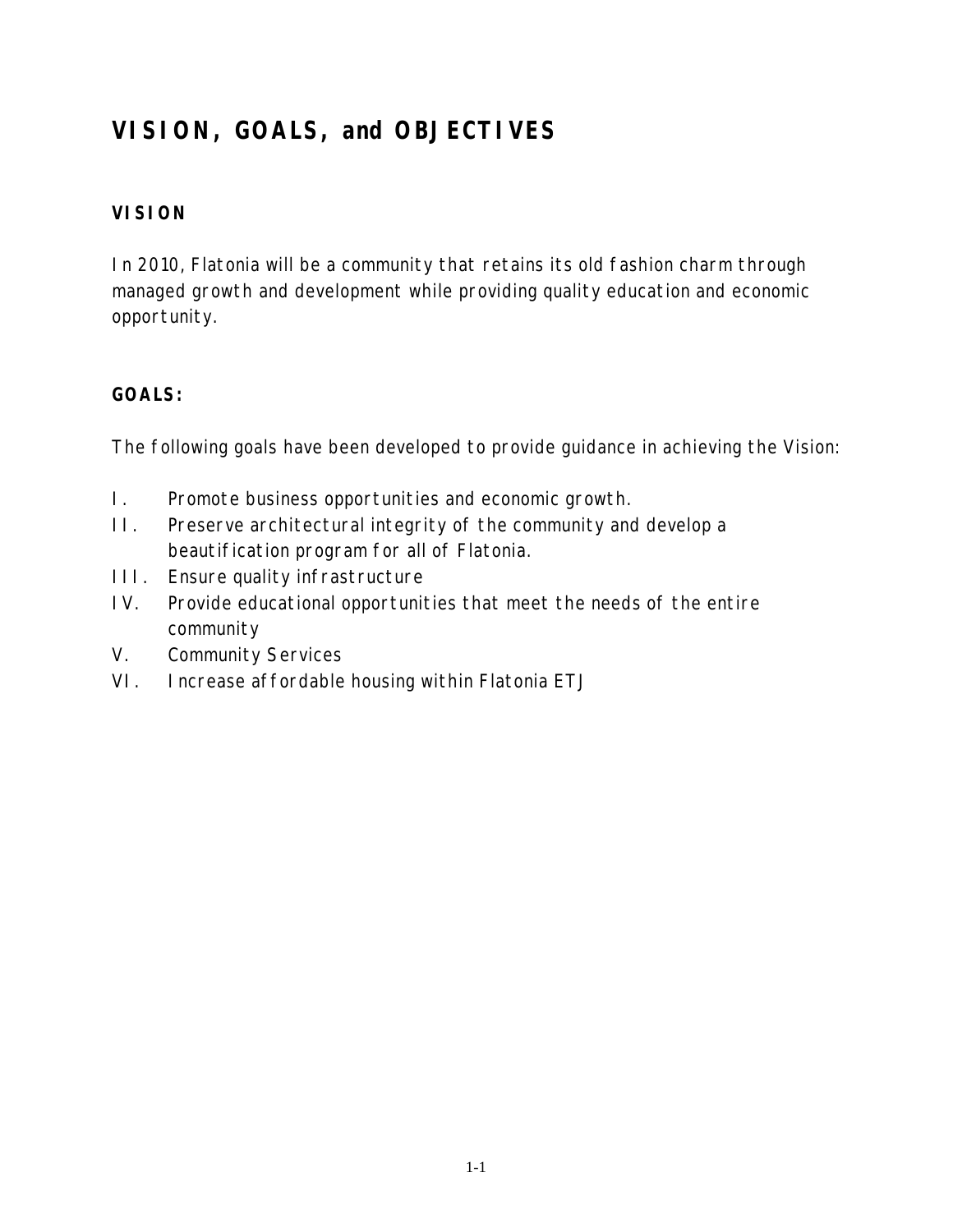I. Promote business opportunities and economic growth.

Objective I.1: Support existing businesses by establishing the city and/or chamber as a resource for information on state and federal programs and funding opportunities.

Objective I.2: Perform an economic analysis to determine where realistic opportunities for business investment or recruitment exist.

# **Tourism**

Objective I.3: Historic Preservation

- Publicize to the community the known historic information about different buildings and locations
- Elect or hire a town historian
- Identify and attain funding for historic preservation

Objective I.4: Promote Flatonia as a tourist destination

- Look into creating a magazine advertisement
- Capitalize on area-wide resources and attractions (e.g. Muldoon)
- Create an expanded brochure (e.g.Old Spanish Trail)
- Increase involvement in the Painted Churches Tour

Objective I.5: Maximize Flatonia's cultural heritage

- Czech
- German
- English
- Mexican
- Railroad
- Ethnic Foods (promote in markets and restaurants)

Objective I.6: Improve the local Motel (possibly through improved relations between owners and the city)

# **Industry**

Objective I.7: Develop Business Park (near the interstate?)

Objective I.8: Develop local infrastructure

• Natural Gas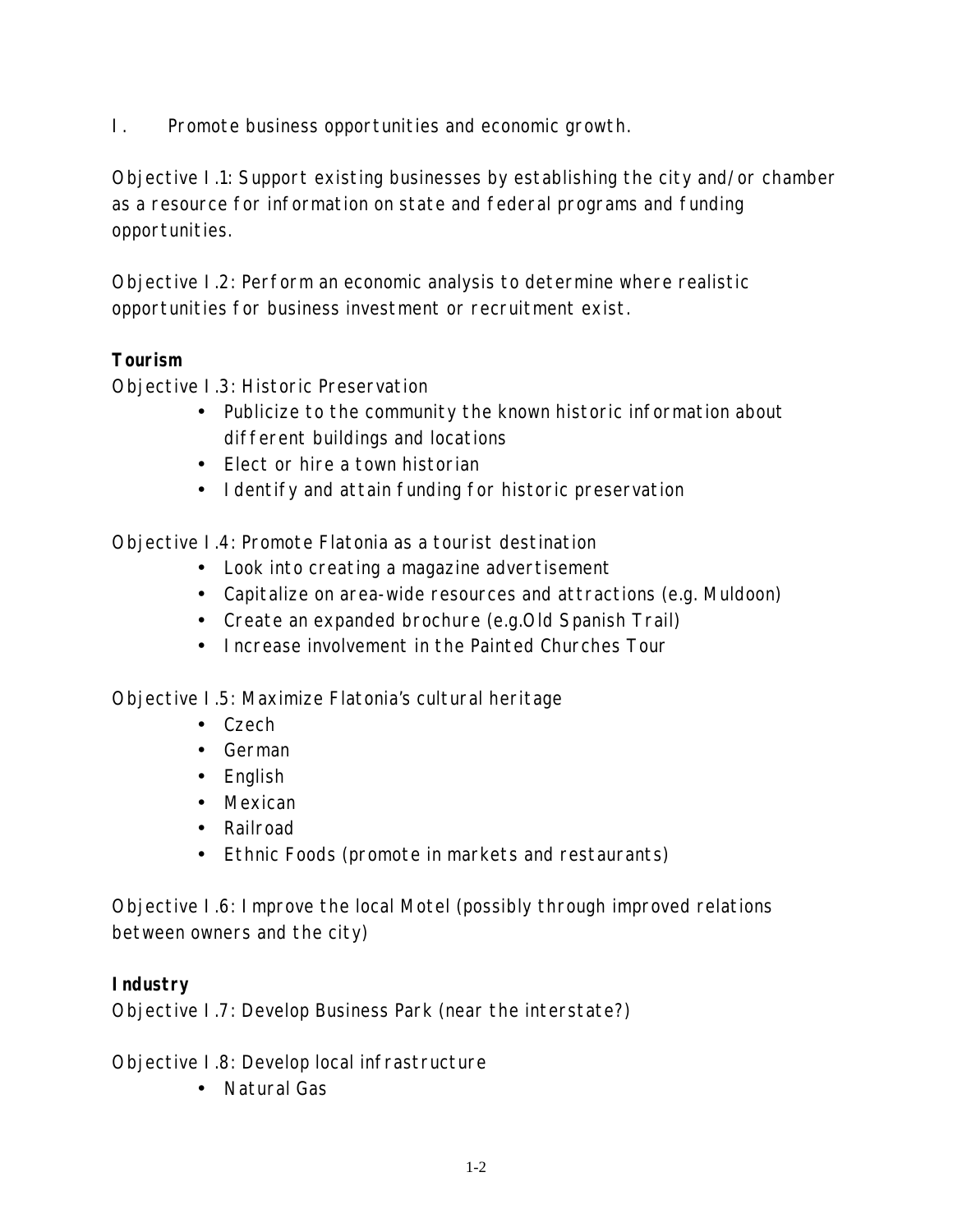• Internet

Objective I.9: Develop downtown

- Main Street redevelopment
- Create residential lofts above ground floor stores
- Relocate Government Offices to downtown buildings

Objective I.10: Consider Zoning/ Design Ordinances to enhance all of the above objectives

II. Preserve architectural integrity of the community and develop a beautification program for all of Flatonia.

Objective II.1: Develop a zoning plan to:

- Preserve the business district's architectural integrity
- Manage development and growth in the residential areas and preserve historic areas.

Objective II.2: Begin implementation to relocate city storage area away from downtown as soon as possible.

Objective II.3: Develop park and restroom facility in downtown area.

Objective II.4: Establish an architectural review committee.

Objective II.5: Establish and enforce building codes and beautification ordinance.

Objective II.6: Beautify the entryways and common (public) areas of Flatonia.

Objective II.7: Establish committee for a yard of the month and business of the month beautification awards and incentive program to encourage participation.

Objective II.8: Improve appearance of community by adding curbing and street improvements and sidewalks.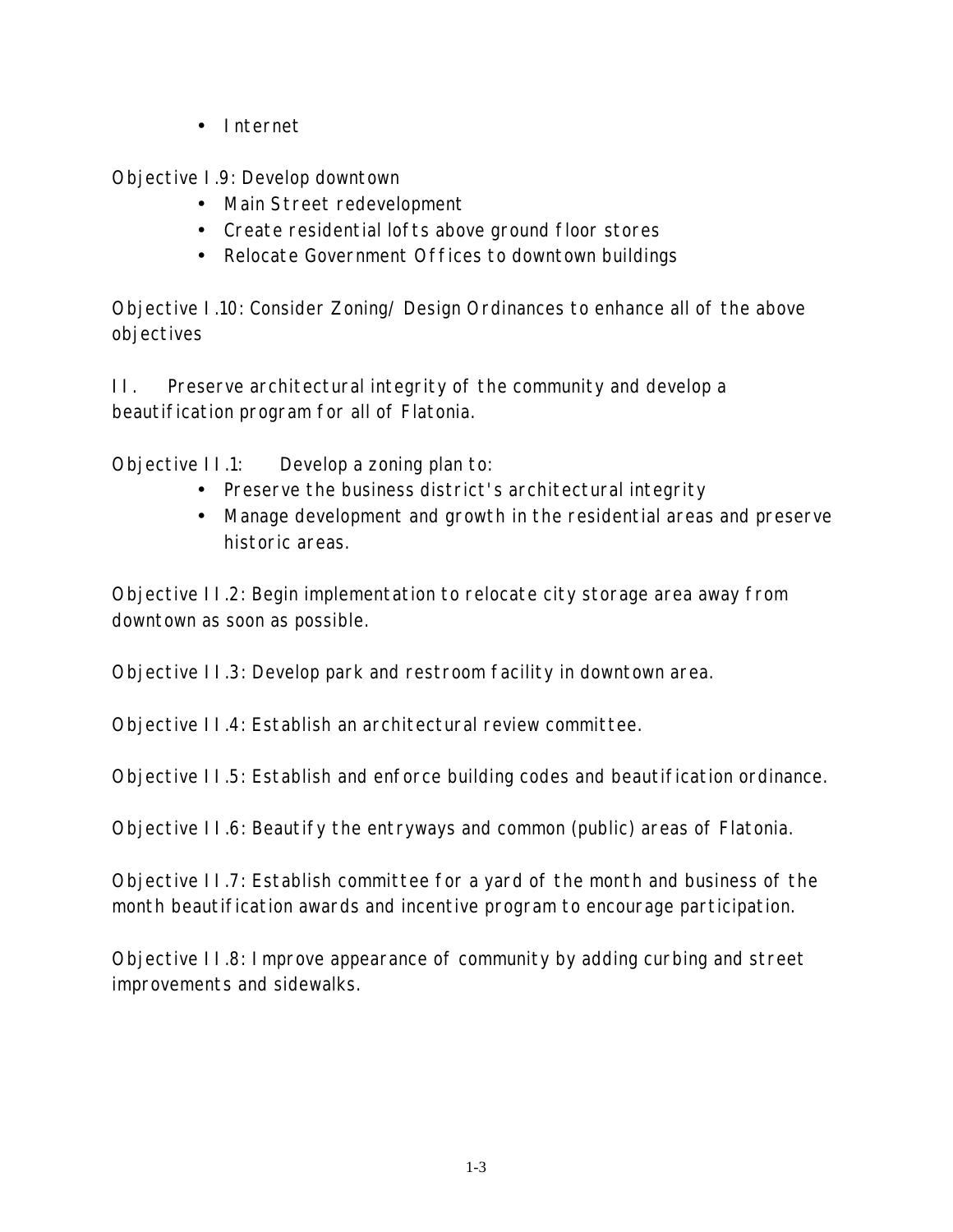#### III. Ensure quality infrastructure

Objective III.1: Develop a plan for future infrastructure improvements and make available to public.

Objective III.2: Develop infrastructure incentive plan for business growth.

Objective III.3: Improve existing streets with enhanced quality construction including curbs and gutters.

Objective III.4: Through citizen input, develop standards of quality for all infrastructure improvements.

Objective III.5: Obtain adequate Internet access for the entire community.

Objective III.6: Develop plan for bringing natural gas to Flatonia.

Objective III.7: Develop plan for infrastructure improvements in ETJ.

Objective III.8: Develop feasibility plan for Industrial Park.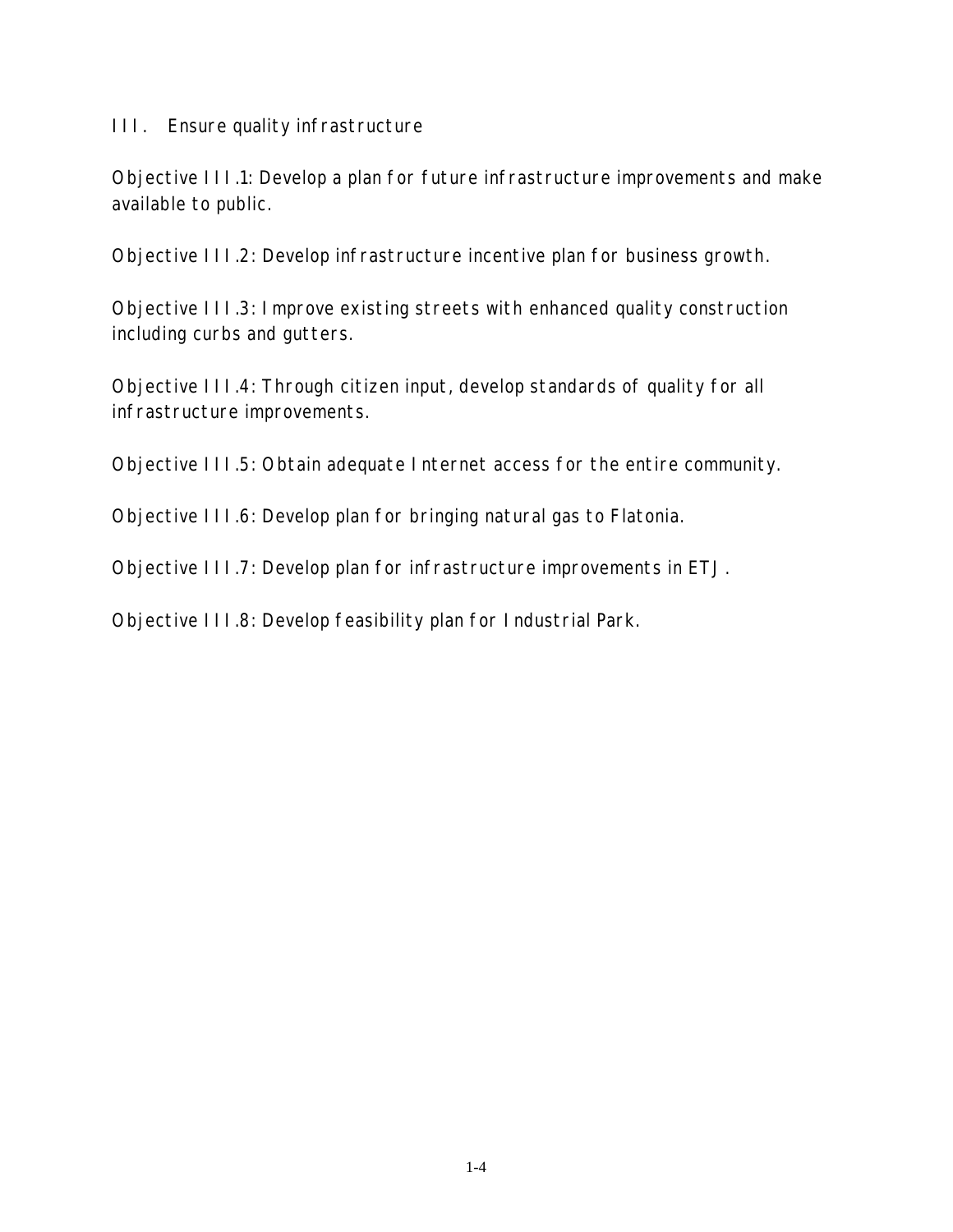IV. Provide educational opportunities that meet the needs of the entire community

Objective IV.1: Meet mandated state and federal guidelines.

Objective IV.2: Provide facilities and equipment:

- PE facility
- Cafeteria/auditorium
- Classrooms

Objective IV.3: Provide adult education classes:

- Parenting
- GED
- ESOL
- Computer classes
- Job specific training (for industry to be attracted)

Objective IV.4: Expand volunteer opportunities in education.

Objective IV.5: Get students (and school in general) involved in business community.

Objective IV.6: Improve communication with rural areas and others isolated from community - from committee made up of leaders from civic organizations and leaders from rural areas to promote bond issues.

Objective IV.7: Explore alternative funding opportunities.

Objective IV.8: Improve library facilities (school, city, businesses, etc…)

Objective IV.9: Develop a mentor or job-shadowing program.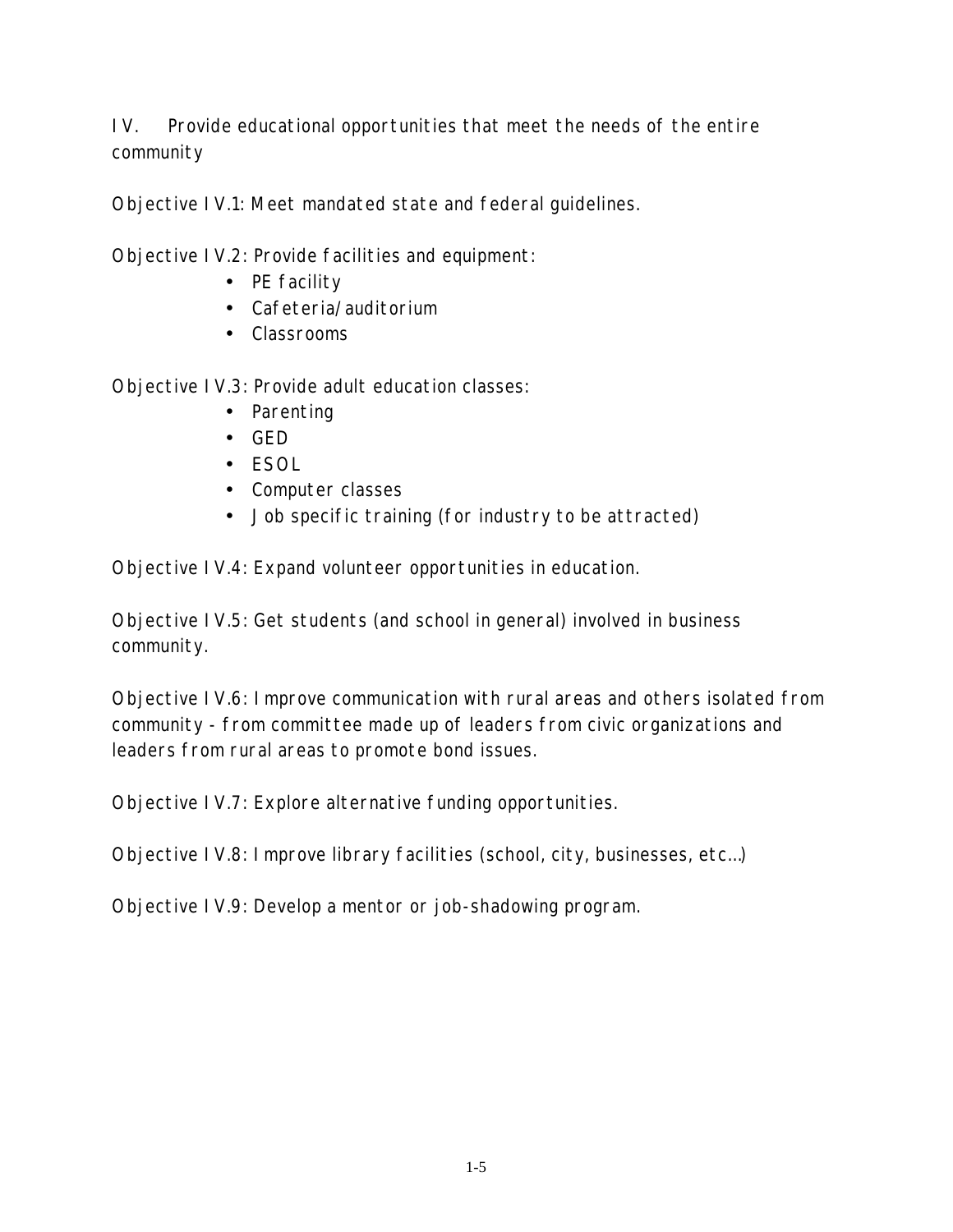#### V. Community Services

Objective V.1: Continue to upgrade medical facilities:

- Build synergy between EMS and clinic resources
- Establish funding resources to maintain in situ doctor care, including a 24hr emergency care.

Objective V.2: Finalize plan and implementation of facilities for fire, police, and city maintenance.

- Establish 24-hour police capability.
- Establish full-time fire fighting personnel

Objective V.3: Pursue the development of a multilevel recreational facility

- Set up summer recreational program
- Integrate city and school resources